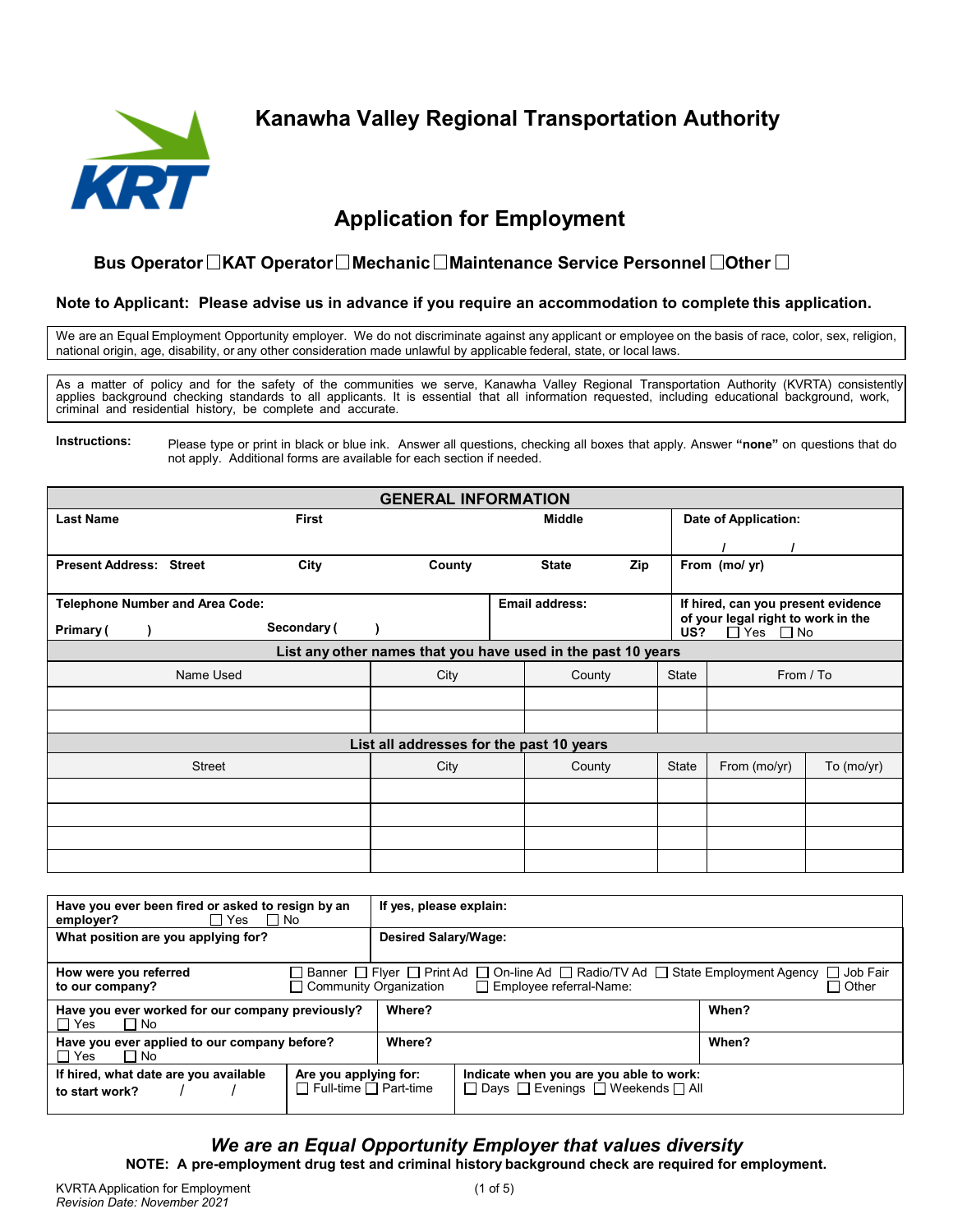|                                                             | <b>EDUCATIONAL BACKGROUND</b>                             |                                              |                           |                                 |  |  |  |
|-------------------------------------------------------------|-----------------------------------------------------------|----------------------------------------------|---------------------------|---------------------------------|--|--|--|
|                                                             | Name and city/state of<br>school or college               | Indicate highest<br>grade/level<br>completed | Did you<br>graduate?      | What was your degree and major? |  |  |  |
| <b>High School</b><br>and/or G.E.D.                         |                                                           | $\Box$ 10<br>9<br>$\Box$ 11 $\Box$ 12        | $\Box$ Yes<br>$\Box$ No   |                                 |  |  |  |
| College                                                     |                                                           | $\overline{\Box}$ 3 $\overline{\Box}$ 4      | $\Gamma$ Yes<br>$\Box$ No | Degree<br>Major                 |  |  |  |
| Trade, Business,<br>Correspondence<br>or Graduate<br>School |                                                           | Degree / Certificate<br>earned:              | $\Box$ Yes<br>$\Box$ No   | Degree<br>Major                 |  |  |  |
|                                                             | List any other training or educational programs of note:  |                                              |                           |                                 |  |  |  |
| you have received:                                          | List any academic honors or other special recognition     |                                              |                           |                                 |  |  |  |
| note:                                                       | List any extracurricular activities and school offices of |                                              |                           |                                 |  |  |  |

### **EMPLOYMENT HISTORY**

All employment for the past 10 years must be noted below, including jobs held while in school or while in the military. Record your present or most recent position first and go back in chronological order. Resumes may not be substituted for any information requested, but may be submitted as an addendum to the completed application. Complete all questions for each position.

| <b>Employer name:</b>         | Dates employed (mo/yr):                                                              |                   |                            | Salary / pay rate:                                                                   |         |  |
|-------------------------------|--------------------------------------------------------------------------------------|-------------------|----------------------------|--------------------------------------------------------------------------------------|---------|--|
|                               | From:                                                                                | To:               | Beginning:                 |                                                                                      | Ending: |  |
| <b>Employer address:</b>      |                                                                                      | Employer phone #: |                            | Supervisor's name & title:                                                           |         |  |
|                               |                                                                                      |                   |                            |                                                                                      |         |  |
| Position(s) held:             |                                                                                      |                   |                            | Briefly explain your job duties & responsibilities including supervisory experience: |         |  |
|                               |                                                                                      |                   |                            |                                                                                      |         |  |
| May we contact this employer? | Reason for leaving:                                                                  |                   |                            |                                                                                      |         |  |
| $\Box$ Yes<br>$\Box$ No       |                                                                                      |                   |                            |                                                                                      |         |  |
| Employer name:                | Dates employed (mo/yr):                                                              |                   |                            | Salary / pay rate:                                                                   |         |  |
|                               | From:                                                                                | To:               | Beginning:                 |                                                                                      | Ending: |  |
| <b>Employer address:</b>      |                                                                                      | Employer phone #: |                            | Supervisor's name & title:                                                           |         |  |
|                               |                                                                                      |                   |                            |                                                                                      |         |  |
| Position(s) held:             |                                                                                      |                   |                            | Briefly explain your job duties & responsibilities including supervisory experience: |         |  |
|                               |                                                                                      |                   |                            |                                                                                      |         |  |
| May we contact this employer? | Reason for leaving:                                                                  |                   |                            |                                                                                      |         |  |
| $\Box$ No<br>$\Box$ Yes       |                                                                                      |                   |                            |                                                                                      |         |  |
|                               |                                                                                      |                   |                            |                                                                                      |         |  |
| Employer name:                | Dates employed (mo/yr):                                                              |                   |                            | Salary / pay rate:                                                                   |         |  |
|                               | From:                                                                                | To:               | Beginning:                 |                                                                                      | Ending: |  |
| Employer address:             |                                                                                      | Employer phone #: | Supervisor's name & title: |                                                                                      |         |  |
|                               |                                                                                      |                   |                            |                                                                                      |         |  |
| Position(s) held:             | Briefly explain your job duties & responsibilities including supervisory experience: |                   |                            |                                                                                      |         |  |
|                               |                                                                                      |                   |                            |                                                                                      |         |  |
| May we contact this employer? | Reason for leaving:                                                                  |                   |                            |                                                                                      |         |  |
| $\Box$ No<br>$\Box$ Yes       |                                                                                      |                   |                            |                                                                                      |         |  |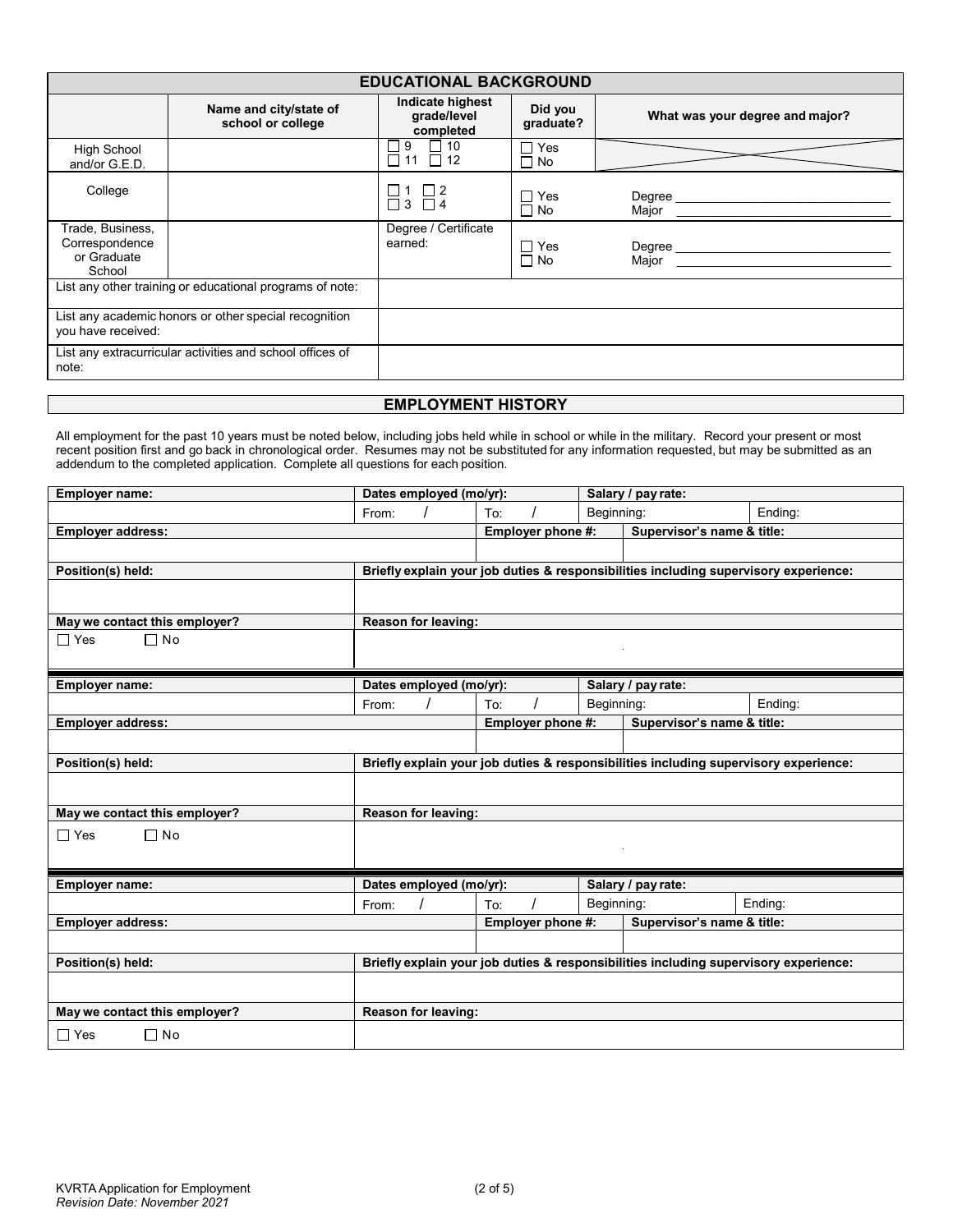#### **IDENTIFY AND EXPLAIN ANY EMPLOYMENT GAPS, OR PERIODS OF UNEMPLOYMENT OF 30 DAYS OR LONGER THAT HAVE OCCURRED IN THE PAST 5 YEARS (Information is used for confirming work history.**

**You need not be currently employed at the time of application to be eligible for hire).**

|        |     | ____    |
|--------|-----|---------|
| Dates: |     | Reason: |
| From:  | To: |         |
|        |     |         |
|        |     |         |
|        |     |         |
|        |     |         |
|        |     |         |

#### **CRIMINAL CONVICTION HISTORY**

We strive to provide a safe environment for our employees, the communities we support, and the patrons we transport. For these reasons, all applicants must provide a complete adult criminal conviction record *subject to federal, state and/or locally mandated restrictions.* This includes any conviction and/or criminal charge where the final disposition is still pending. Please note that a criminal conviction history will not necessarily disqualify an applicant from employment. KVRTA complies with 49 CFR §[1572.103](https://www.ecfr.gov/current/title-49/subtitle-B/chapter-XII/subchapter-D/part-1572/subpart-B/section-1572.103) in relation to disqualifying criminal offenses.

| Date of conviction or pending charge<br>MM / YYYY                                                                                | Location of conviction or pending charge<br>City, State | Name of court |
|----------------------------------------------------------------------------------------------------------------------------------|---------------------------------------------------------|---------------|
|                                                                                                                                  |                                                         |               |
| Mark appropriate box                                                                                                             | Nature of conviction or pending charge                  |               |
| $\Box$ Misdemeanor ( <i>Inclusive of</i><br>ordinance and "summary" convictions)<br>Felony<br>П<br>Pending Charge                |                                                         |               |
| Date of conviction or pending charge<br>MM / YYYY                                                                                | Location of conviction or pending charge<br>City, State | Name of court |
|                                                                                                                                  |                                                         |               |
| Mark appropriate box                                                                                                             | Nature of conviction or pending charge                  |               |
| $\Box$ Misdemeanor ( <i>Inclusive of</i><br>ordinance and "summary" convictions)<br>$\Box$ Felony<br>Pending Charge              |                                                         |               |
| Date of conviction or pending charge<br>MM / YYYY                                                                                | Location of conviction or pending charge<br>City, State | Name of court |
|                                                                                                                                  |                                                         |               |
| Mark appropriate box                                                                                                             | Nature of conviction or pending charge                  |               |
| $\Box$ Misdemeanor ( <i>Inclusive of</i><br>ordinance and "summary" convictions)<br>Misdemeanor<br>Felony<br>П<br>Pending Charge |                                                         |               |

| <b>LICENSE INFORMATION</b> |                                                                                                                                                                                                                                                                                                                                                                                                                                                                              |                        |  |  |  |  |
|----------------------------|------------------------------------------------------------------------------------------------------------------------------------------------------------------------------------------------------------------------------------------------------------------------------------------------------------------------------------------------------------------------------------------------------------------------------------------------------------------------------|------------------------|--|--|--|--|
|                            | <b>State</b>                                                                                                                                                                                                                                                                                                                                                                                                                                                                 | <b>Expiration date</b> |  |  |  |  |
|                            |                                                                                                                                                                                                                                                                                                                                                                                                                                                                              |                        |  |  |  |  |
| А.<br>В.<br>C.<br>D.       | Have you ever been denied a license, permit or privilege to operate a motor vehicle?<br>Yes<br>$\Box$<br>$\Box$ No<br>Has any license, permit or privilege ever been suspended or revoked?<br>Yes<br>$\Box$<br>$\Box$ No<br>Have you ever been disqualified subject to Part 391 of the Federal Motor Carrier Safety Regulation?<br>□ Yes<br>$\Box$ No<br>Have you in the past three (3) years failed or refused a DOT-mandated pre-employment test(s)?<br>□ Yes<br>$\Box$ No |                        |  |  |  |  |
|                            | If "YES" to any of the above, explain:                                                                                                                                                                                                                                                                                                                                                                                                                                       |                        |  |  |  |  |
|                            |                                                                                                                                                                                                                                                                                                                                                                                                                                                                              |                        |  |  |  |  |
|                            |                                                                                                                                                                                                                                                                                                                                                                                                                                                                              |                        |  |  |  |  |
|                            | How many years of driving experience do you have?<br>Less than 3 years<br>$\Box$<br>3 years or more                                                                                                                                                                                                                                                                                                                                                                          |                        |  |  |  |  |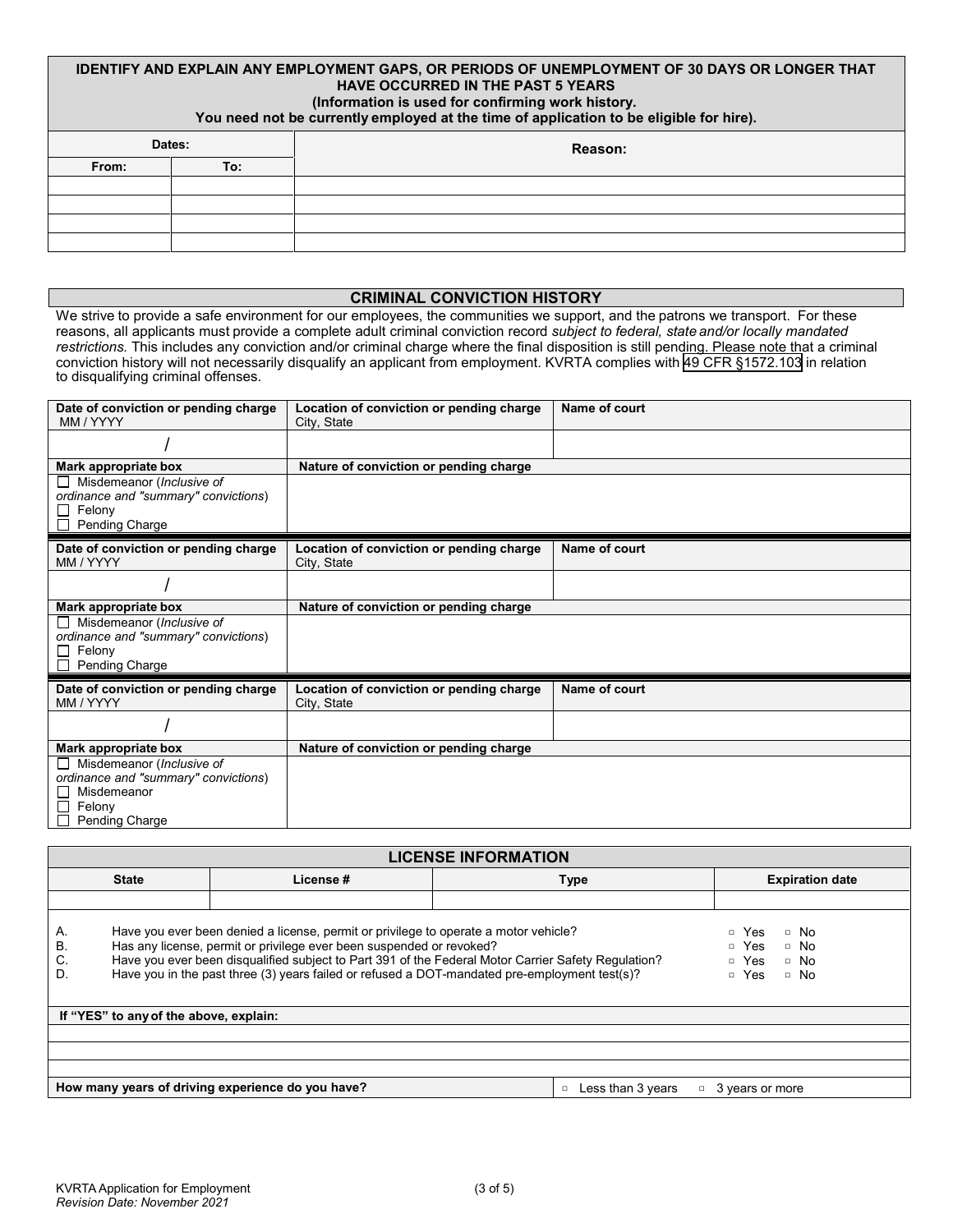| <b>DRIVING EXPERIENCE</b>                                                                                                                                                                                                          |           |                                              |              |    |                          |  |
|------------------------------------------------------------------------------------------------------------------------------------------------------------------------------------------------------------------------------------|-----------|----------------------------------------------|--------------|----|--------------------------|--|
|                                                                                                                                                                                                                                    | Class of  | Type of equipment (van, tank,                | <b>Dates</b> |    | Approximate total number |  |
|                                                                                                                                                                                                                                    | equipment | flat, etc.)                                  | <b>From</b>  | To | of miles                 |  |
| <b>Straight Truck</b>                                                                                                                                                                                                              |           |                                              |              |    |                          |  |
| Auto or Van                                                                                                                                                                                                                        |           |                                              |              |    |                          |  |
| <b>Bus</b>                                                                                                                                                                                                                         |           |                                              |              |    |                          |  |
| <b>Other Contract Contract Contract Contract Contract Contract Contract Contract Contract Contract Contract Contract Contract Contract Contract Contract Contract Contract Contract Contract Contract Contract Contract Contra</b> |           |                                              |              |    |                          |  |
| List all states where you have held a CDL in the last five years:                                                                                                                                                                  |           |                                              |              |    |                          |  |
| List special driving courses or training you have received:                                                                                                                                                                        |           |                                              |              |    |                          |  |
| What driving awards have you received? From whom?                                                                                                                                                                                  |           |                                              |              |    |                          |  |
| Have you had experience supervising children or vulnerable adults? Explain:                                                                                                                                                        |           |                                              |              |    |                          |  |
| Have you ever driven a bus?<br>No<br>□ Yes □                                                                                                                                                                                       |           | If yes, for what company or school district? | Dates:       |    | Salary / pay rate:       |  |

| <b>ACCIDENT REVIEW FOR PAST 3 YEARS</b> |             |                                                        |                   |                                   |  |  |
|-----------------------------------------|-------------|--------------------------------------------------------|-------------------|-----------------------------------|--|--|
|                                         | <b>Date</b> | Nature of accident (head-on, rear-end,<br>upset, etc.) | <b>Fatalities</b> | Injuries (other than<br>yourself) |  |  |
| Last collision                          |             |                                                        |                   |                                   |  |  |
| <b>Next previous</b>                    |             |                                                        |                   |                                   |  |  |
| <b>Next previous</b>                    |             |                                                        |                   |                                   |  |  |

| <b>DRIVING RECORD</b>                                                                                                                                                                                                                                                                                                         |
|-------------------------------------------------------------------------------------------------------------------------------------------------------------------------------------------------------------------------------------------------------------------------------------------------------------------------------|
| Inserted in this appliction is a driving record request form to be filled out and either sent or taken, with the necessarey fee, to the Driver<br>Improvement Division-Department of Motor Vehicles-Charleston, WV 25305. This must be done and the record received by K.V.R.T.A.<br>Before an application can be considered. |
| You may request your own Driving Record online through the West Virginia DMV at https://apps.wv.gov/DMV/SelfService/DrivingRecord If<br>you receive your Driving Record through the DMV's Online Service program, please email th                                                                                             |
| TRAFFIC CITATIONS I CONVICTIONS & FORFFITURES FOR THE RAST 2 VEARS (athou than no distance)                                                                                                                                                                                                                                   |

| TRAFFIC CITATIONS / CONVICTIONS & FORFEITURES FOR THE PAST 3 YEARS (other than parking violations) |             |        |                |  |  |  |
|----------------------------------------------------------------------------------------------------|-------------|--------|----------------|--|--|--|
| Location                                                                                           | <b>Date</b> | Charge | <b>Penalty</b> |  |  |  |
|                                                                                                    |             |        |                |  |  |  |
|                                                                                                    |             |        |                |  |  |  |
|                                                                                                    |             |        |                |  |  |  |

| <b>TECHNICIAN / MECHANIC APPLICANTS ONLY</b>                           |                      |                                    |                      |  |  |  |
|------------------------------------------------------------------------|----------------------|------------------------------------|----------------------|--|--|--|
| <b>Type of experience</b>                                              | Length of experience | <b>Type of experience</b>          | Length of experience |  |  |  |
| <b>Engine tune-up: Diesel</b>                                          |                      | Air Brakes / Steering              |                      |  |  |  |
| Engine tune-up; Gas                                                    |                      | <b>Brakes / Steering</b>           |                      |  |  |  |
| <b>Electrical Systems</b>                                              |                      | Lubrication                        |                      |  |  |  |
| <b>Clutch &amp; Transmission-Truck</b>                                 |                      | Tire repair                        |                      |  |  |  |
| <b>Inspection License Class</b>                                        |                      | Do you own your own shop<br>tools? | $\Box$ Yes $\Box$ No |  |  |  |
| <b>List current ASE's:</b>                                             |                      |                                    |                      |  |  |  |
| Describe your diagnostic experience:                                   |                      |                                    |                      |  |  |  |
| List any other skills which are<br>relevant for the position you seek: |                      |                                    |                      |  |  |  |